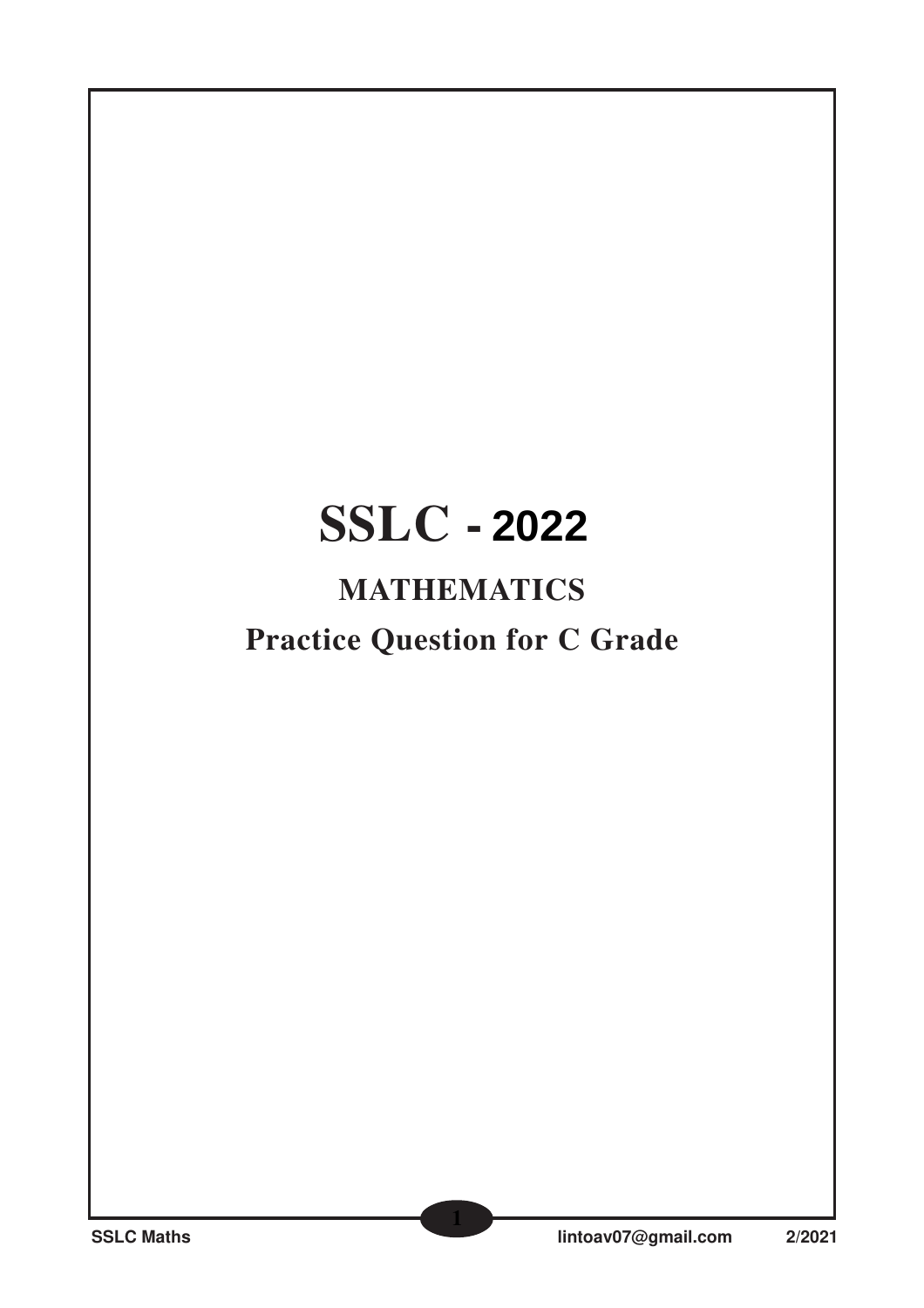

**SSLC Maths**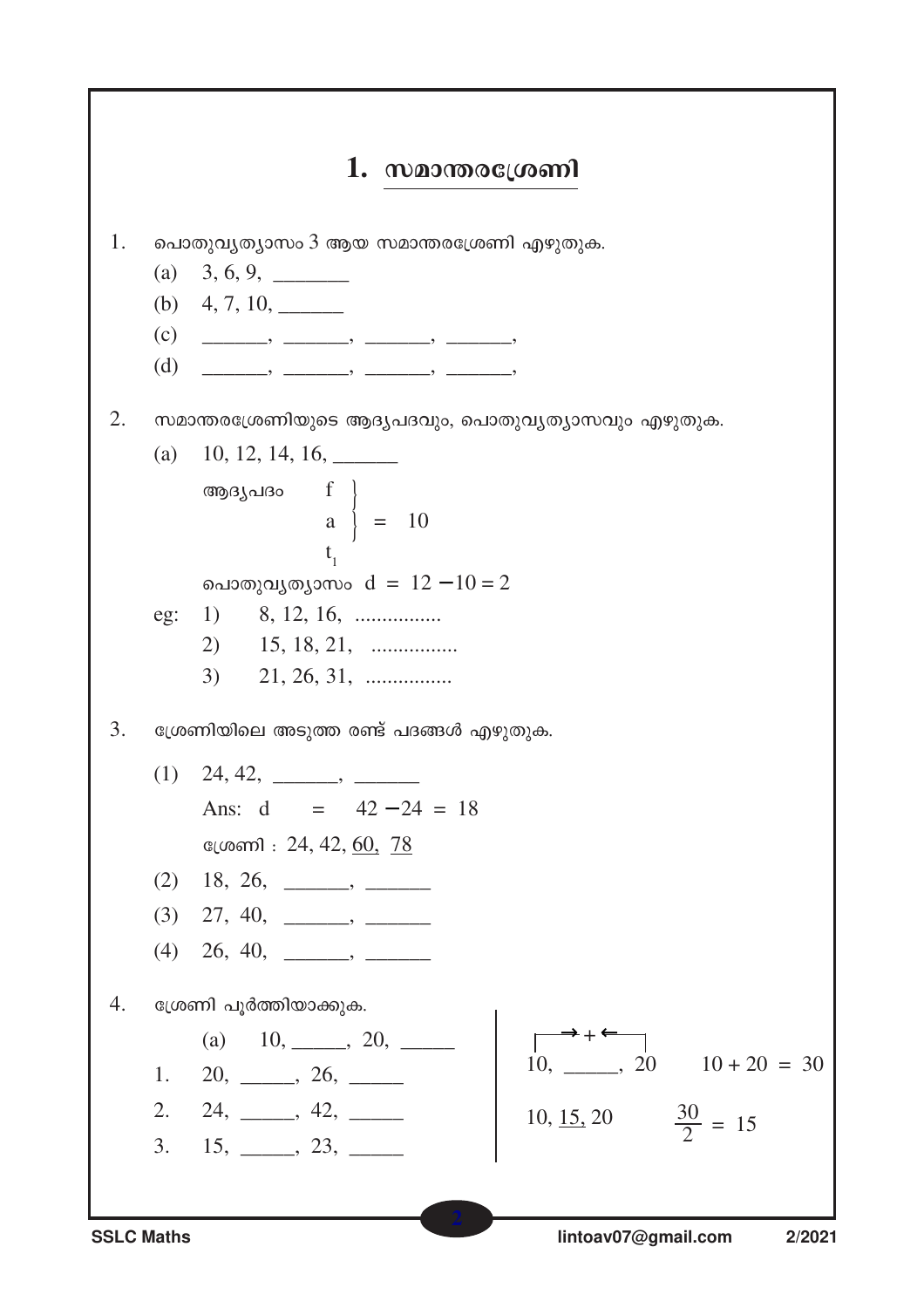$5<sub>1</sub>$ ബീജഗണിതരൂപം (n-ാം പദം) എഴുതുക.  $eg: (a)$  $15, 18, 21,$  $= 15$ ആദ്യപദം f പൊതുവൃത്യാസം  $d = 18 - 15 = 3$  $n$ -ാം പദം  $=$  dn + (f - d)  $= 3n + (15 - 3)$  $= 3n + 12$  $=$   $=$   $=$   $=$   $=$   $=$ Write algebraic form  $5, 7, 9,$ 1)  $3) 5, 9, 13, \underline{\hspace{1.5cm}}$ 6. സമാന്തരശ്രേണിയുടെ  $10$ -ാം പദം കാണുക. eg: 10, 12, 14,  $\overline{\phantom{0}}$  $f = 10$  $t_{10} = f + 9d = 10 + 9 \times 2$  $d = 12 - 10$  $= 10 + 18$  $= 2$  $= 28$  $=$  $=$  $(a)$  $20, 22, 24, \ldots$ .............. സമാന്തരശ്രേണിയുടെ 12-ാം പദം കാണുക.  $(b)$  18, 22, 26, ................. സമാന്തരശ്രേണിയുടെ 25-ാം പദം കാണുക. 2, 4, 6, 8, ................. സമാന്തരശ്രേണിയുടെ  $100$ -ാം പദം കാണുക.  $(c)$ 7.  $9, 15, 21, \ldots$  എന്ന സമാന്തരശ്രേണിയുടെ ബീജഗണിതരുപം എഴുതുക.  $195$  ഈ ശ്രേണിയിലെ എത്രാമത്തെ പദമാണ്? ബീജഗണിതരൂപം  $dn + (f - d)$  $f = 9$  $d = 15 - 9$  $6n + (9-6) = 6n + 3$ 6  $6n + 3 = 195$  $= 195 - 3 = 192$  $6n$  $n = \frac{192}{6} = 32$  : 32-ാമത്തെ പദമാണ് 195 8.  $(a)$  $10, 12, 14, \ldots$ ........... ബീജഗണിതരൂപം എഴുതുക. (b) ഈ ശ്രേണിയിലെ എത്രമാത്തെ പദമാണ്  $58$ ?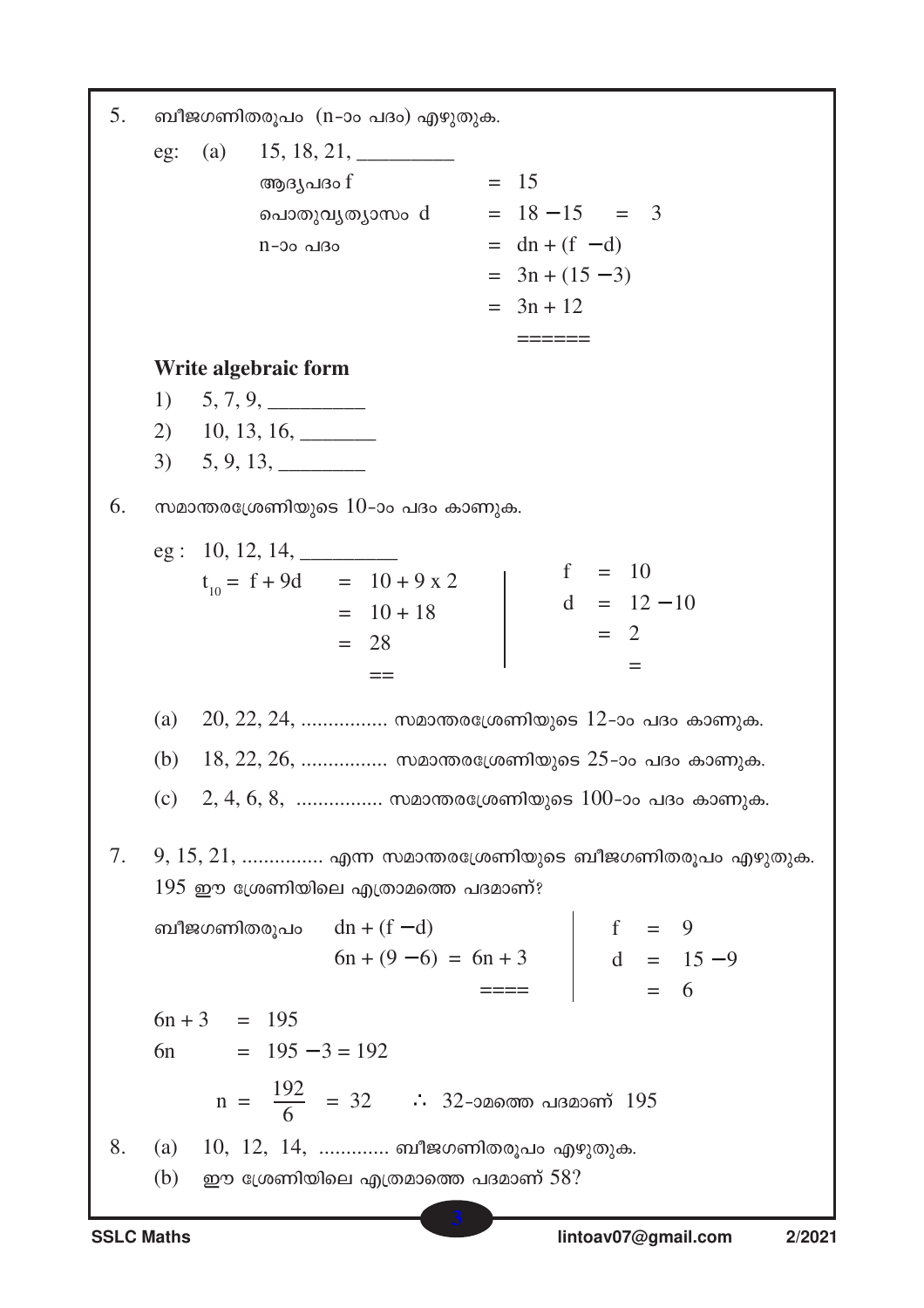| 9.<br>$5, 9, 13, \ldots$ എന്ന ശ്രേണിയിലെ പദമാണോ $2012$ എന്ന് പരിശോധിക്കുക.                                       |  |  |
|------------------------------------------------------------------------------------------------------------------|--|--|
| $f = 5$ , $d = 9 - 5 = 4$                                                                                        |  |  |
| $\frac{5}{4}$ $\rightarrow$ 1. ശിഷ്ടം 1<br>$\frac{2012}{4}$<br>$\rightarrow$ 503 ശിഷ്ടം ' $0$ '                  |  |  |
| $\frac{9}{4}$ $\rightarrow$ 2. ശിഷ്ടം 1<br>$\therefore$ 2012 ഈ ശ്രേണിയിലെ പദമല്ല.                                |  |  |
| $\frac{13}{4}$ $\rightarrow$ 3. ശിഷ്ടം 1                                                                         |  |  |
| $12, 23, 34,$ എന്ന ശ്രേണിയുടെ $10$ -ാം പദം എന്ത്?<br>10.                                                         |  |  |
| $165$ ഇതിലെ പദമാണോ?                                                                                              |  |  |
| 11.<br>ശ്രേണി പൂർത്തിയാക്കുക                                                                                     |  |  |
| <u>_______,</u> 7, ______, _____, 19                                                                             |  |  |
| പദവ്യത്യാസം<br>പൊതുവൃത്യാസം =<br>സ്ഥാന വൃത്യാസം                                                                  |  |  |
| $2$ -00 പദം = 7<br>$5-20$ algo = $19$                                                                            |  |  |
| $rac{5-00 \text{ } \triangle 130 - 2 - 00 \text{ } \triangle 130}{5-2} = \frac{19-7}{5-2}$<br>$\mathbf d$<br>$=$ |  |  |
| d = $\frac{12}{3}$ = 4                                                                                           |  |  |
| $2$ -00 alßo = 7 d = 4<br>$\mathcal{L}_{\mathcal{L}}$                                                            |  |  |
| $1-30$ all $30 = 7-4 = 3$                                                                                        |  |  |
| $3-00$ all $30 = 7+4 = 11$                                                                                       |  |  |
| $4-00$ algo = $11+4 = 15$<br>$3, 7, 11, 15, 19, \dots$                                                           |  |  |
|                                                                                                                  |  |  |
| 12.<br>ശ്രേണി പൂർത്തിയാക്കുക                                                                                     |  |  |
| $\frac{1}{1}$ , 8, $\frac{1}{1}$ , $\frac{1}{1}$ , 23<br>(a)                                                     |  |  |
| $\frac{\ }{1}$ , 6, $\frac{\ }{1}$ , $\frac{15}{1}$<br>(b)                                                       |  |  |
| (c)                                                                                                              |  |  |
| <b>SSLC Maths</b><br>lintoav07@gmail.com<br>2/2021                                                               |  |  |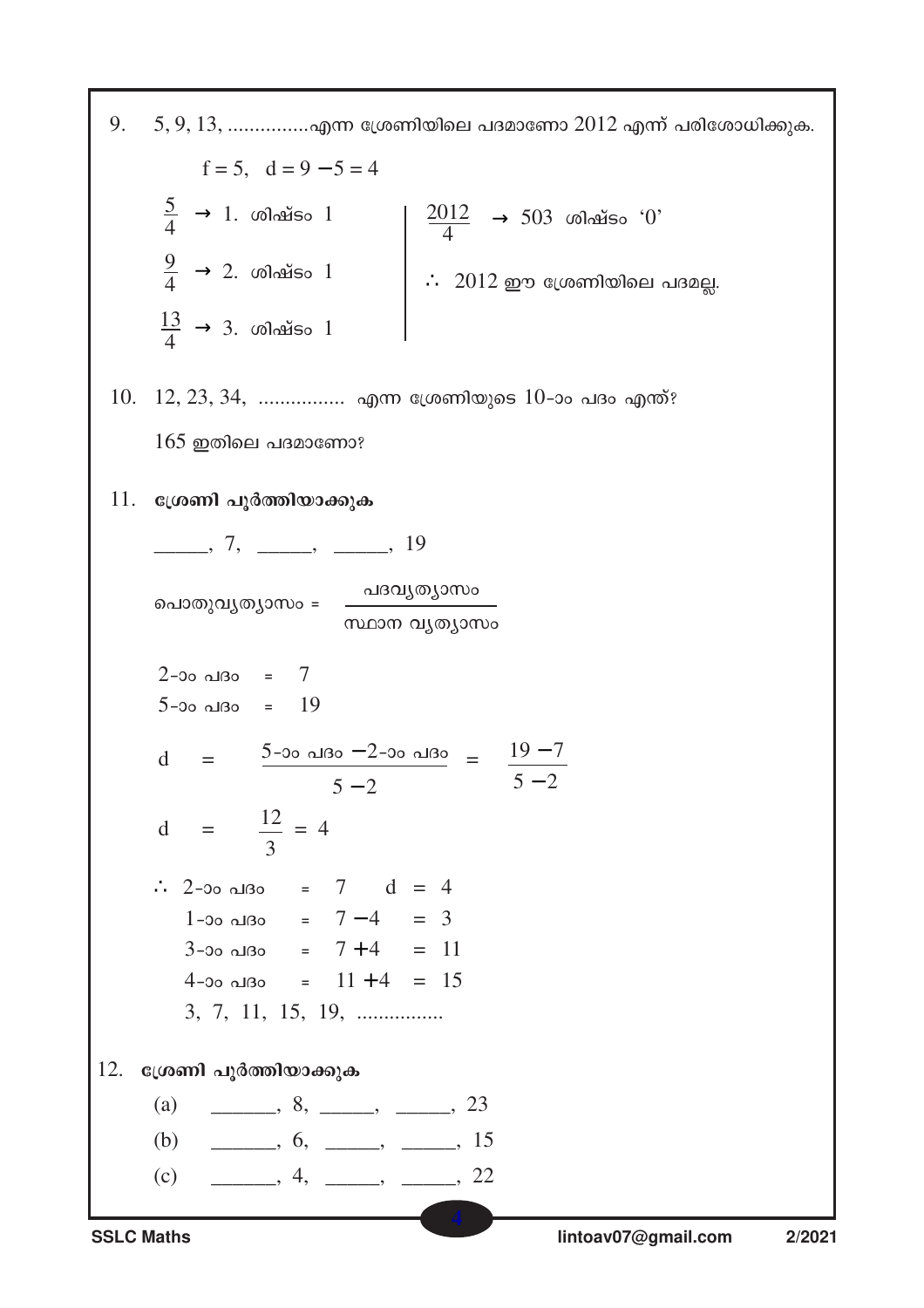13. ആദ്യത്തെ 5 ഒറ്റസംഖ്യകളുടെ തുക കാണുക.  $1+3+5+7+9$ ആദ്യത്തെ 'n' ഒറ്റസംഖ്യകളുടെ തുക $=$  n<sup>2</sup>  $1 + 3 + 5 + \dots$  n =  $n^2$ eg:  $1 + 3 = 2^2$  $= 4$  $1+3+5=3^2 = 9$  $1 + 3 + 5 + 7 = 4^2 = 16$  $1+3+5+7+9=5^2 = 25$ (a)  $1+3+5+...+15 =$ (b)  $1+3+5+...+21 =$ 14. തുക കാണുക. തുക =  $\frac{n}{2}$  (ആദൃപദം + അവസാനപദം) f =  $10$  $d = 12 - 10 = 2$ 'n' =  $\frac{\text{tn}-\text{t1}}{\text{d}}+1$  =  $\frac{102-10}{\text{d}}+1$  =  $\frac{92}{2}+1$  = 46 + 1 = 47  $n = 47$ Sum =  $\frac{47}{2}$  (10 + 102) =  $\frac{47 \times 112}{2}$  = 282  $15.$  തുക കാണുക. 10, 15, 20, 25, ............... 125 1.  $2.$  $3.$  $10, 20, 30, \ldots$  110 4.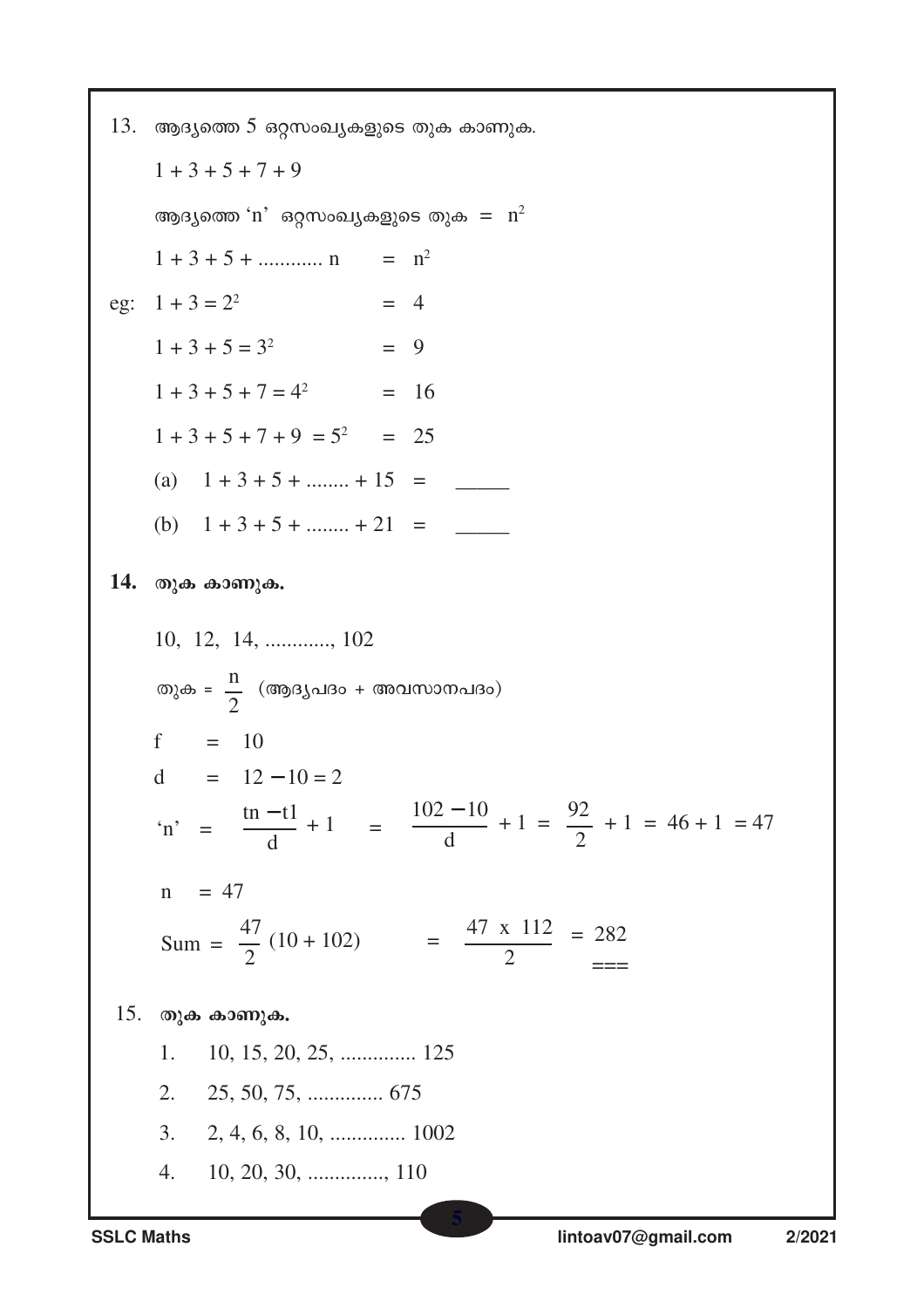#### 1. സമാന്തരശ്രേണികൾ

- 1. 5,  $9$ ,  $13$  എന്ന സമാന്തരശ്രേണി പരിഗണിക്കുക.
	- (a) അടുത്ത രണ്ട് പദങ്ങൾ എഴുതുക.
	- (b)  $2012$  ഈ ശ്രേണിയിലെ പദമാണോ എന്ന് പരിശോധിക്കുക.
- 2.  $12, 23, 34, \ldots$ ...... എന്ന ശ്രേണി പരിഗണിക്കുക.
	- $(a)$  ശ്രേണിയുടെ ബീജഗണിതരൂപം എഴുതുക.
	- (b)  $10$ -ാം പദം കണ്ടുപിടിക്കുക.
- $3.$  ചൊതുവൃത്യാസം  $3$  ആയ ഒരു സമാന്തരശ്രേണി എഴുതുക.  $11$ -ാം പദം എഴുതുക.
- $4.$  തന്നിരിക്കുന്ന സമാന്തരശ്രേണികളിലെ വിട്ടുപോയ പദങ്ങൾ എഴുതുക.
	- (a)  $10,$   $20,$   $(b)$   $12,$   $20,$
	- (c)  $15, \_\_\_\_$ ,  $30 \_\_\_$  (d)  $6, \_\_\_\_$ ,  $\_\_\_$  18
	- (e)  $\qquad \qquad , 6, \qquad \qquad , 16$  (f)  $\qquad \qquad , 24, \qquad \qquad , 42$
- $5.$  ഒരു സമാന്തരശ്രേണിയുടെ ബീജഗണിതരുപം  $6n + 5.$ 
	- $(a)$  ധ്രേണി എഴുതുക.
	- (b) ശ്രേണിയിലെ  $15$ -ാം പദം എഴുതുക.
- $6.$  ഒരു സമാന്തരശ്രേണിയുടെ ബീജഗണിതരുപം  $3n + 5.$ 
	- $(a)$  ഭശ്രണി എഴുതുക.
	- $(b)$  20-ാം പദം എഴുതുക.
- 7. ഒരു സമാന്തരശ്രേണിയുടെ 8-ാം പദം 53, 15-ാം പദം  $102$ .
	- $(a)$  ്രേണിയുടെ പൊതുവൃത്യാസം എത്ര?
	- (b) ധ്രേണിയുടെ 25-ാം പദം എത്ര?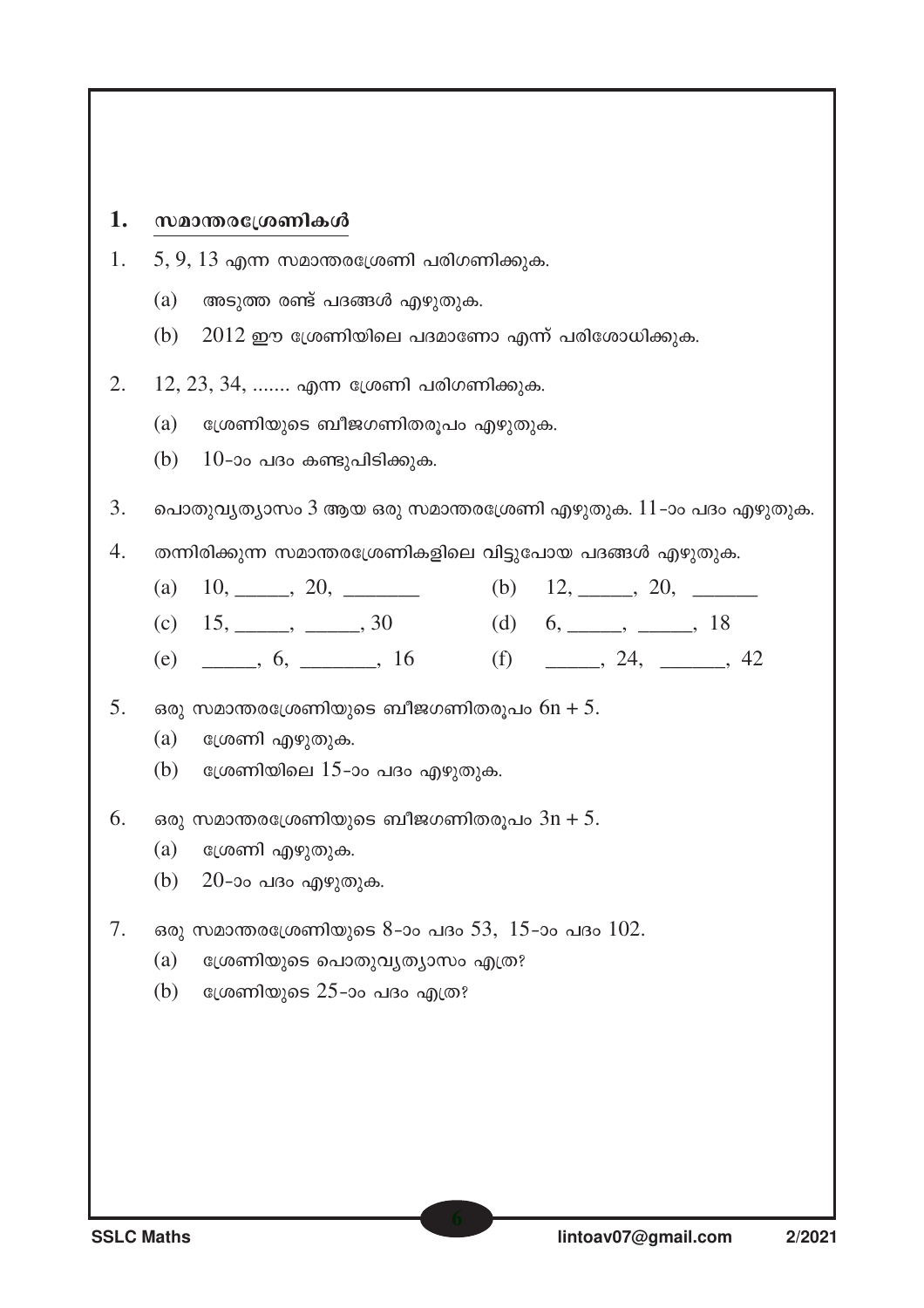



**SSLC Maths lintoav07@gmail.com 2/2021**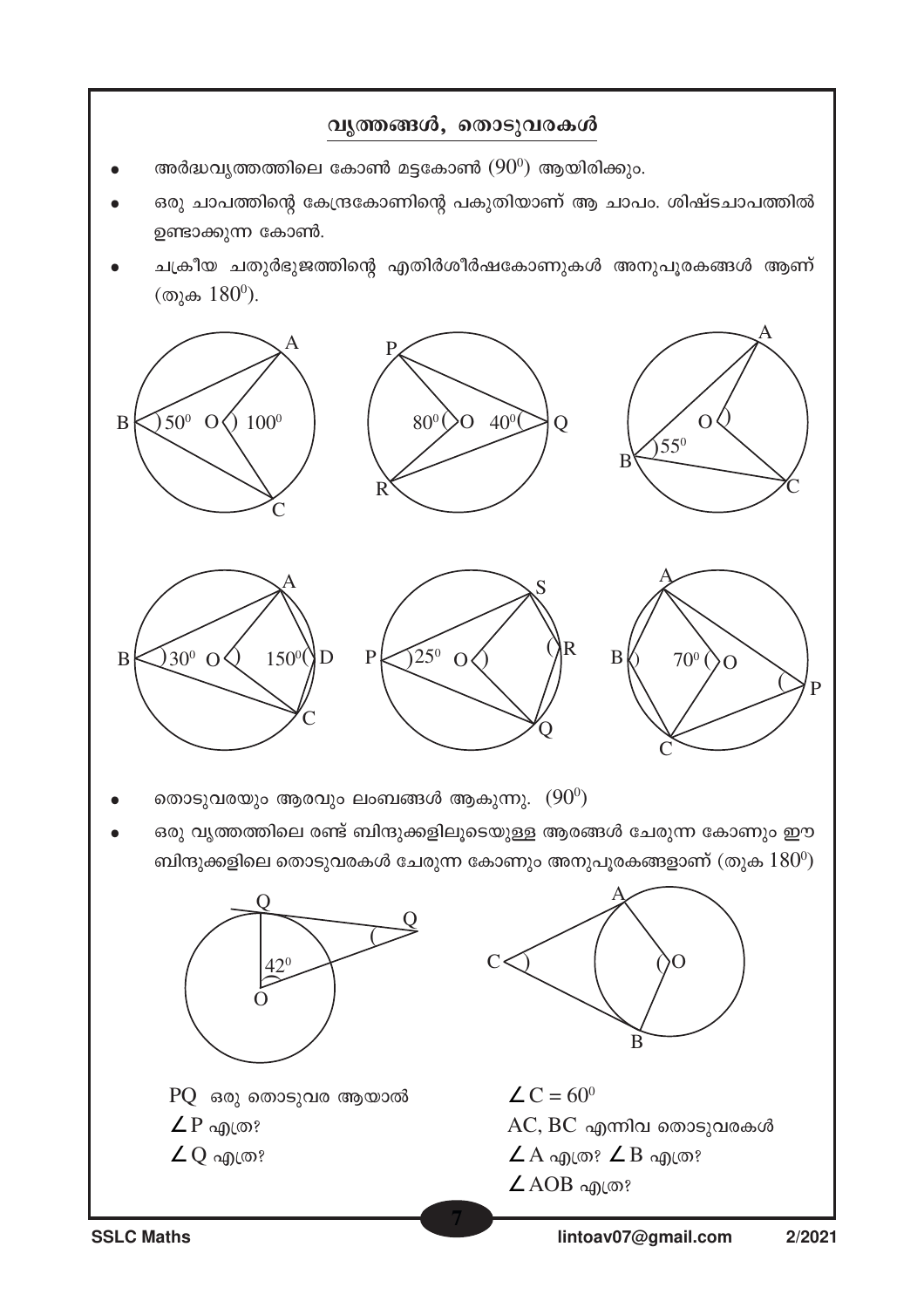#### വൃത്തങ്ങൾ (നിർമ്മിതി)

- $1<sub>1</sub>$ 5 cm ആരമുള്ള ഒരു വൃത്തം വരച്ച്, ശീർഷങ്ങൾ വൃത്തത്തിൽ ആകത്തക്കവിധം  $35^0$ ,  $72^0$ ,  $73^0$  കോണുകൾ ഉള്ള ത്രികോണം വരയ്ക്കുക.
- $\overline{2}$ . പരിവ്യത്ത ആരം 3 cm ഉം കോണുകൾ  $50^{\circ}$ ,  $65^{\circ}$  എന്നിവയും ആയ ത്രികോണം നിർമ്മിക്കുക. ഈ ത്രികോണത്തിന്റെ വശങ്ങളുടെ നീളങ്ങൾ അളന്നെഴുതുക.
- 3.  $12 \text{cm}^2$  പരപ്പളവുള്ള ഒരു സമചതുരം നിർമ്മിക്കുക.
- വശങ്ങളുടെ നീളം 5 cm, 4 cm ആയ ഒരു ചതുരം വരയ്ക്കുക. ചതുരത്തിന്റെ  $\overline{4}$ . അതേ പരപ്പളവുള്ള സമചതുരം നിർമ്മിക്കുക.
- $5<sub>1</sub>$ വശങ്ങൾ  $4 \text{ cm}, 7 \text{ cm}, 8 \text{ cm}$  അളവോടുകൂടിയ ഒരു ത്രികോണം വരയ്ക്കുക. ത്രികോ ണത്തിന്റെ തുല്യ പരപ്പളവുള്ള സമചതുരം വരയ്ക്കുക.
- 6. കർണ്ണം 7 cm ആയ ഒരു സമപാർശ്വ മട്ടത്രികോണം വരയ്ക്കുക.
- 7. 5 cm നീളവും 4 cm വീതിയും ഉള്ള ഒരു ചതുരം വരയ്ക്കുക. ഇതേ പരപ്പളവു ള്ളതും ഒരു വശം 6 cm ആയതുമായ മറ്റൊരു ചതുരം വരയ്ക്കുക.

#### തൊടുവരകൾ (നിർമ്മിതി)

- 1. ഒരു സമഭുജത്രികോണത്തിന്റെ മുന്ന് വശങ്ങളെയും തൊടുന്ന വൃത്തത്തിന്റെ ആരം 3 cm ത്രികോണം വരയ്ക്കുക.
- $\overline{2}$ . ഒരു ത്രികോണത്തിന്റെ അന്തർവ്യത്ത ആരം 3 cm. ത്രികോണത്തിന്റെ രണ്ട് കോണുകൾ  $55^0$ ,  $63^0$  വീതം ആയാൽ ത്രികോണം നിർമ്മിക്കുക.
- $\overline{3}$ . ഒരു ത്രികോണത്തിന്റെ രണ്ട് വശങ്ങൾ 6 cm, 8 cm. അവ ചേരുന്ന കോൺ  $70^0$ . ത്രികോണം വരച്ച് അന്തർവൃത്തം നിർമ്മിക്കുക. ആരം അളന്നെഴുതുക.
- $\overline{4}$ . 4 cm വശമുള്ള ഒരു സമഭുജത്രികോണം വരയ്ക്കുക. അന്തർവൃത്തം വരച്ച് ആരം അളന്നെഴുതുക.
- $5<sub>1</sub>$  $3 \text{ cm}$  ആരം ഉള്ള ഒരു വ്യത്തം വരയ്ക്കുക. വ്യത്തകേന്ദ്രത്തിൽ നിന്നും  $8 \text{ cm}$ അകലെ P എന്ന ബിന്ദു അടയാളപ്പെടുത്തുക. Pയിൽ നിന്ന് വൃത്തത്തിലേയ്ക്ക് തൊടുവരകൾ വരയ്ക്കുക. അവയുടെ നീളം അളന്നെഴുതുക.
- 6. വശങ്ങൾ 6 cm, 7 cm, 8 cm നീളമുള്ള ഒരു ത്രികോണം വരയ്ക്കുക. ത്രികോണ ത്തിന്റെ എല്ലാ വശങ്ങളെയും തൊടുന്ന വിധത്തിൽ വൃത്തം വരയ്ക്കുക. ആരം അളന്നെഴുതുക.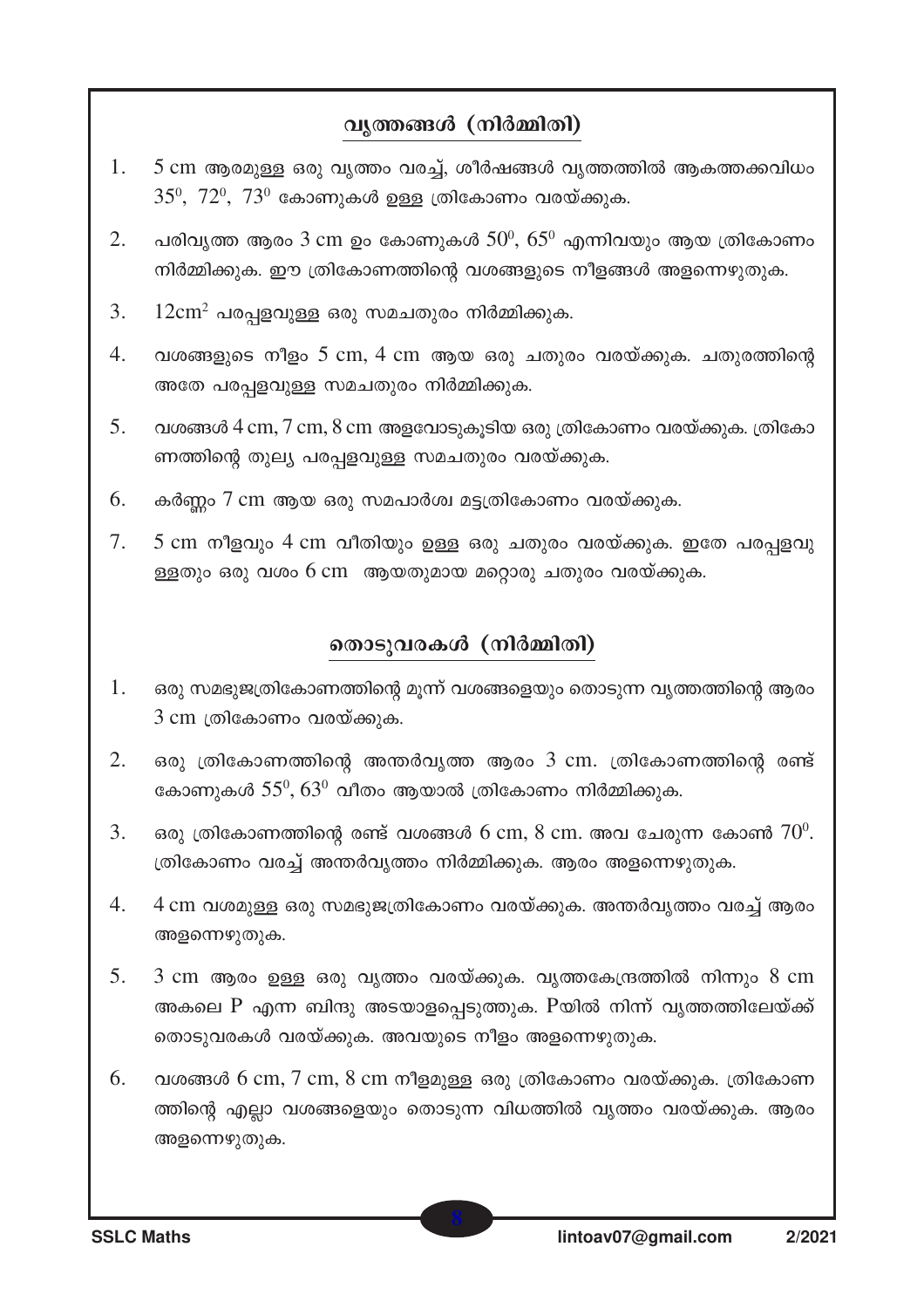#### സുചകസംഖ്യകൾ, ജ്യാമിതിയും ബീജഗണിതവും

- 1. X, Y അക്ഷങ്ങൾ വരച്ച് താഴെ കൊടുത്തിരിക്കുന്ന ബിന്ദുക്കൾ അടയാളപ്പെടുത്തുക.
	- (a)  $(1, 2), (3, 4), (2, 1), (1, 1)$
	- (b) (0, 2), (3, 1), (−1, 2), (3, 0)
	- (c)  $(1, 3), (0, 4), (4, 0), (-2, 3)$
- 2. തന്നിരിക്കുന്ന ചതുരത്തിന്റെ 2 എതിർശീർഷങ്ങളുടെ സൂചകസംഖ്യകൾ തന്നിരി ക്കുന്നു. മറ്റ് രണ്ട് സൂചകസംഖ്യകൾ എഴുതുക.

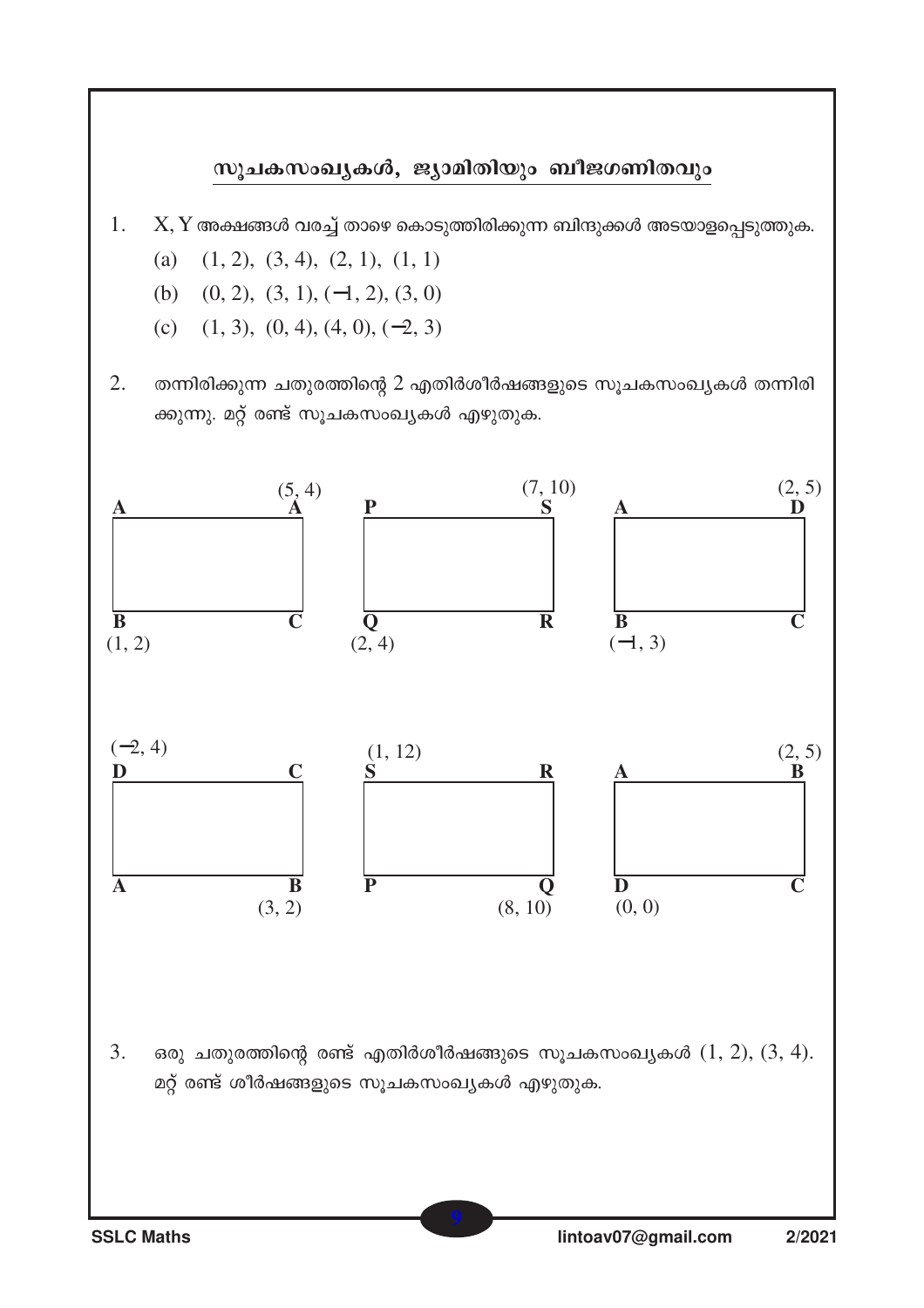$1.$  തന്നിരിക്കുന്ന സമാന്തരികത്തിന്റെ നാലാമത്തെ ശീർഷത്തിന്റെ സൂചകസംഖ്യകൾ എഴുതുക.



2. A  $(2, 3)$ , B  $(7, 4)$ , D  $(3, 8)$  എന്നിവ സാമാന്തരികം ABCD യുടെ ശീർഷങ്ങൾ ആകുന്നു. Cയുടെ സൂചക സംഖ്യകൾ എഴുതുക.

#### മധ്യബിന്ദു

1. തന്നിരിക്കുനന സൂചക സംഖ്യകൾ യോജിപ്പിച്ച് കിട്ടുന്ന വരയുടെ മധ്യബിന്ദു എഴുതുക.

A (3, 4), B (7, 8)

ø (*x*, y) C  $\angle B(7,8)$  $A(3, 4)$ 

$$
\text{augs, } \mathbf{a} \cdot \mathbf{a} = \left( \frac{x_1 + x_2}{2} , \frac{x_1 + x_2}{2} \right) \Rightarrow \left( \frac{3 + 7}{2} , \frac{4 + 8}{2} \right) \Rightarrow \left( \frac{10}{2} , \frac{12}{2} \right)
$$
\n
$$
= (5, 6)
$$

- $2.$  മധ്യബിന്ദുവിന്റെ സൂചകസംഖ്യകൾ എഴുതുക.
	- (a) A (5, 7), B (8, 10) (b) P (1, 2), Q (9, 12)
	- (c) A  $(2, 4)$ , B  $(10, 12)$  (d) A  $(0, 2)$ , B  $(8, 10)$

**10**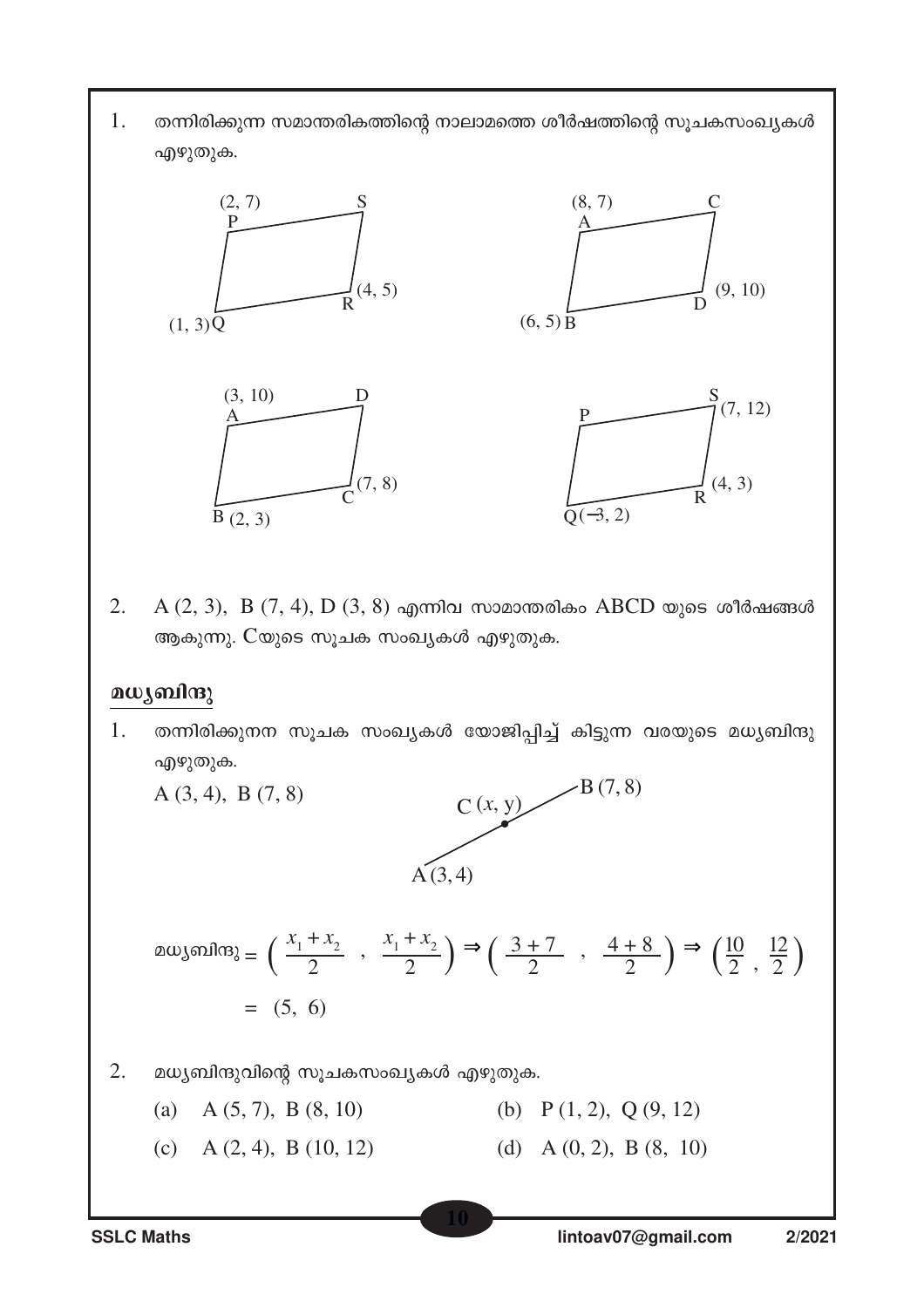#### ചരിവ്

 $1.$  A  $(1, 2)$ , B  $(4, 7)$  എന്നീ ബിന്ദുക്കൾ യോജിപ്പിച്ചാൽ കിട്ടുന്ന വരയുടെ ചരിവ് കാണുക.

A (1, 2) B (4, 7)  
\n
$$
\Delta \text{ and } \Delta \text{ is } \frac{y_2 - y_1}{x_2 - x_1} \longrightarrow \left(\frac{y \text{ or } y \text{ or } y}{x \text{ or } y \text{ or } y \text{ or } y \text{ or } y \text{ or } y \text{ or } y \text{ or } y \text{ or } y \text{ or } y \text{ or } y \text{ or } y \text{ or } y \text{ or } y \text{ or } y \text{ or } y \text{ or } y \text{ or } y \text{ or } y \text{ or } y \text{ or } y \text{ or } y \text{ or } y \text{ or } y \text{ or } y \text{ or } y \text{ or } y \text{ or } y \text{ or } y \text{ or } y \text{ or } y \text{ or } y \text{ or } y \text{ or } y \text{ or } y \text{ or } y \text{ or } y \text{ or } y \text{ or } y \text{ or } y \text{ or } y \text{ or } y \text{ or } y \text{ or } y \text{ or } y \text{ or } y \text{ or } y \text{ or } y \text{ or } y \text{ or } y \text{ or } y \text{ or } y \text{ or } y \text{ or } y \text{ or } y \text{ or } y \text{ or } y \text{ or } y \text{ or } y \text{ or } y \text{ or } y \text{ or } y \text{ or } y \text{ or } y \text{ or } y \text{ or } y \text{ or } y \text{ or } y \text{ or } y \text{ or } y \text{ or } y \text{ or } y \text{ or } y \text{ or } y \text{ or } y \text{ or } y \text{ or } y \text{ or } y \text{ or } y \text{ or } y \text{ or } y \text{ or } y \text{ or } y \text{ or } y \text{ or } y \text{ or } y \text{ or } y \text{ or } y \text{ or } y \text{ or } y \text{ or } y \text{ or } y \text{ or } y \text{ or } y \text{ or } y \text{ or } y \text{ or } y \text{ or } y \text{ or } y \text{ or } y \text{ or } y \text{ or } y \text{ or } y \text{ or } y \text{ or } y \text{ or } y \text{ or } y \text{ or } y \text{ or } y \text{ or } y \text{ or } y \text{ or } y \text{ or } y \text{ or } y \text{ or } y \text{ or
$$

 $2.$  ചരിവ് കാണുക.

- (a) A (2, 3), B (2, 8)
- (b)  $P(1, 4)$ ,  $Q(5, 6)$
- (c) A  $(0, 2)$ , B  $(7, 9)$

#### **അകലം**

1.  $A(1, 2)$ ,  $B(3, 7)$  എന്നീ ബിന്ദുക്കൾ തമ്മിലുള്ള അകലം കാണുക. അകലം =  $\sqrt{(x_2 - x_1)^2 + (y_2 - y_1)^2}$  $A(1, 2), B(3, 7)$  അകലം =  $\sqrt{(3-1)^2 + (7-2)^2}$  $=$   $\sqrt{2^2 + 5^2}$  $=\sqrt{4 + 25} = \sqrt{29}$  $2.$  അകലം കാണുക. (a) A (1, 4), B (3, 8) (b) P (2, 3), Q (10, 12) (c) O  $(0, 0)$ , P  $(7, 8)$  (d) P  $(-2, -1)$ ,  $(1, 4)$ 3. സാമാന്തരികം PQRSൽ P(−3, 2), Q(2, 7), S(1, 9) എന്നിവയാണ് മുന്ന് ശീർഷങ്ങൾ.  $PR$  എന്ന വികർണത്തിന്റെ നീളം കാണുക.

**11**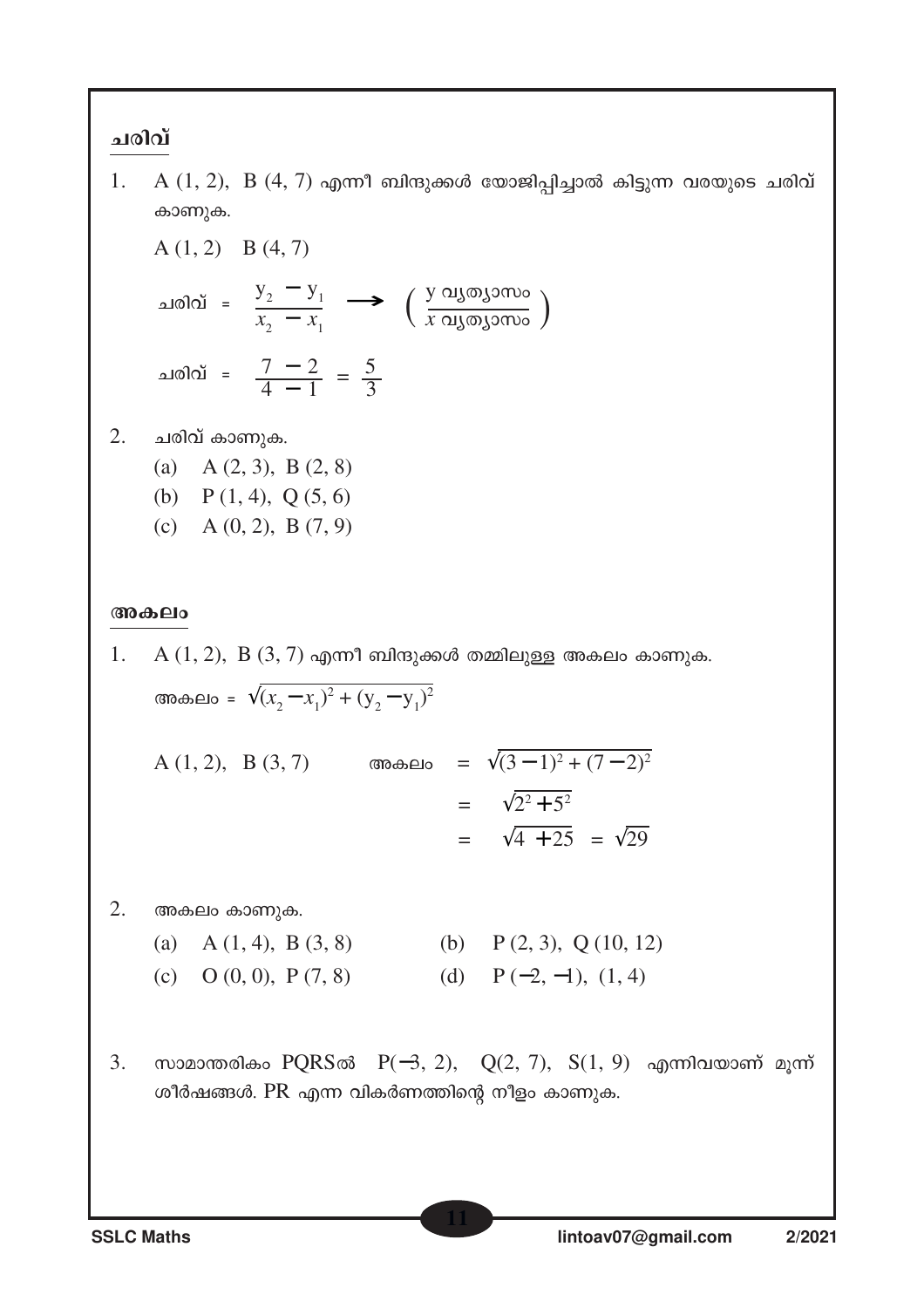### സ്ഥിതിവിവര കണക്ക്

- 1. മാധ്യം, മധ്യമം എന്നിവ കാണുക.
	- 135, 120, 148, 153, 124, 122, 150, 147  $(a)$
	- 38, 43, 24, 42, 33, 46, 29  $(b)$
	- 34, 44, 32, 41, 38, 46, 45, 40  $(c)$
	- 37.5, 47.5, 30, 35, 50, 32.5, 42.5, 45  $(d)$

#### 2. മാധ്യമം കാണുക

| (a) | വരുമാനം | എ<br>Ŋo<br>o |
|-----|---------|--------------|
|     | 5000    | 3            |
|     | 6000    |              |
|     | 7000    | 8            |
|     | 8000    | 5            |
|     | 9000    | 5            |
|     | 10000   |              |
|     | 11000   | 3            |
|     |         |              |

| <u>വയസ്സ്</u> | എണ്ണം |
|---------------|-------|
| 12            | 5     |
| 13            | 8     |
| 14            |       |
| 15            | 10    |
| 16            | 6     |
| 17            |       |

 $(c)$ 

| കൂലി | എണ്ണം          |
|------|----------------|
| 225  |                |
| 250  |                |
| 270  | 9              |
| 300  | 5              |
| 350  | 3              |
| 400  | $\overline{2}$ |

 $(d)$ 

 $(f)$ 

 $(b)$ 

| കൂലി        | എണ്ണാ |
|-------------|-------|
| $0 - 50$    | 3     |
| $50 - 100$  | 5     |
| $100 - 150$ | 14    |
| $150 - 200$ | 12    |
| $200 - 250$ | 6     |
| $250 - 300$ |       |

 $(e)$ 

| മാർക്ക്   | എണ്ണം                    |
|-----------|--------------------------|
| $0 - 10$  | $\overline{\mathcal{F}}$ |
| $10 - 20$ | 8                        |
| $20 - 30$ | 10                       |
| $30 - 40$ |                          |
| $40 - 50$ | 5                        |

| വരുമാനം     | എി<br>I)o |
|-------------|-----------|
| $200 - 300$ | 3         |
| $300 - 400$ |           |
| $400 - 500$ | 10        |
| $500 - 600$ | 8         |
| $600 - 700$ | 1         |
| $700 - 800$ | 3         |

**SSLC Maths**